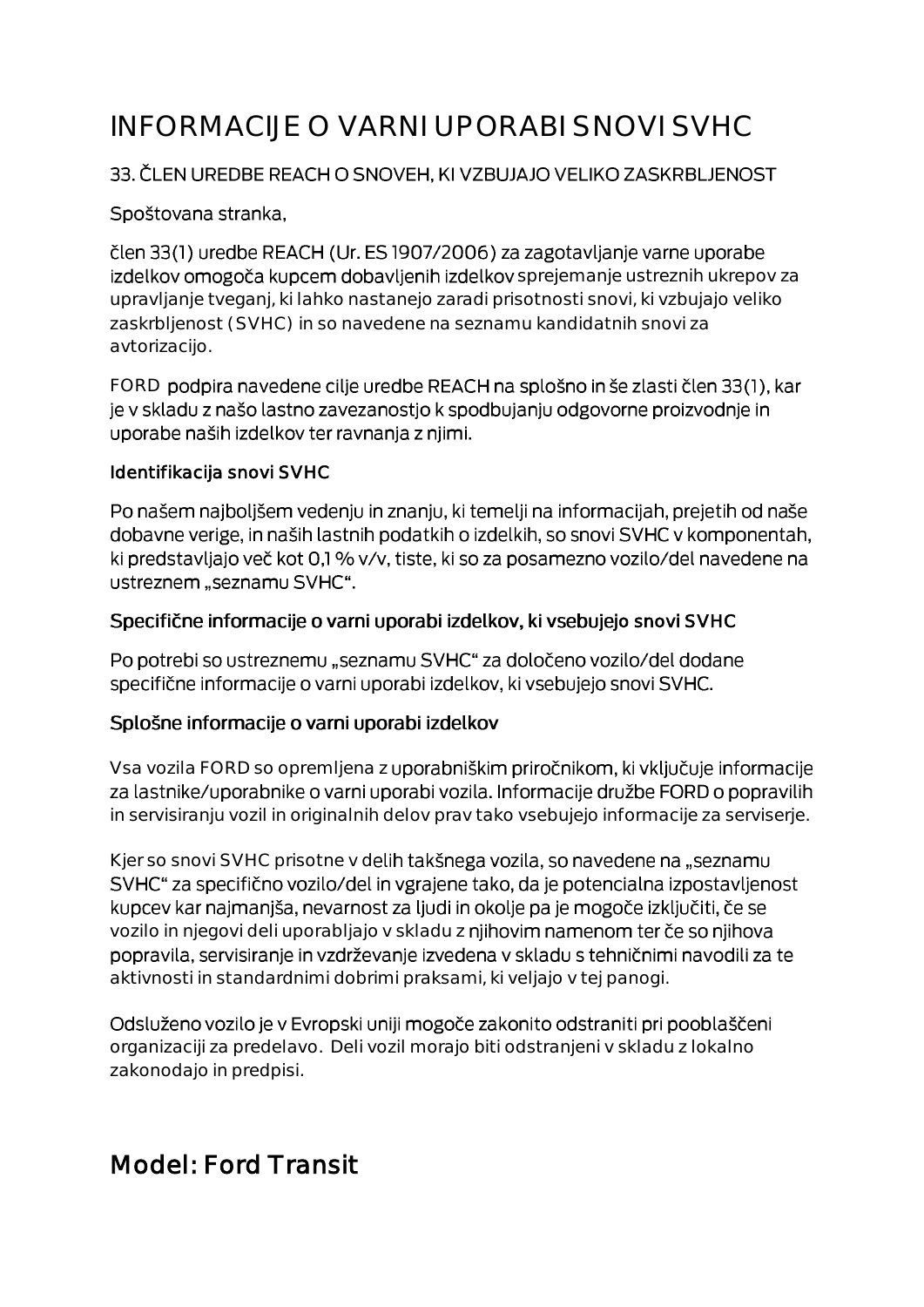#### Seznam SVHC na podlagi seznama kandidatnih snovi ECHA, ki velja od 1. januar 2022

### Specifične informacije o varni uporabi izdelkov, ki vsebujejo snovi SVHC

Specifične informacije o varni uporabi niso potrebne - upoštevajte splošne informacije o varni uporabi izdelkov.

| <b>Commodity</b>                                                        | <b>REACH SVHCs</b>                                                       |
|-------------------------------------------------------------------------|--------------------------------------------------------------------------|
| <b>A/C Compressor</b>                                                   | 6,6'-Di-tert-butyl-2,2'-methylenedi-p-cresol[119-47-1]                   |
|                                                                         | Diboron-trioxide[1303-86-2]                                              |
|                                                                         | Lead[7439-92-1]                                                          |
| A/C Lines, Receiver Drier and<br><b>Accumulator</b>                     | C,C'-azodi(formamide)[123-77-3]                                          |
|                                                                         | Dodecamethylcyclohexasiloxane[540-97-6]                                  |
|                                                                         | Lead[7439-92-1]                                                          |
| <b>ABS/ESC Module</b>                                                   | 2-Methyl-1-(4-methylthiophenyl)-2-morpholinopropan-1-<br>one[71868-10-5] |
| <b>Accessories</b>                                                      | 1,2-Dimethoxyethane[110-71-4]                                            |
|                                                                         | C,C'-azodi(formamide)[123-77-3]                                          |
|                                                                         | Lead[7439-92-1]                                                          |
| <b>Adaptive Cruise Control</b>                                          | Lead[7439-92-1]                                                          |
| <b>AIS - Air Cleaner and Low</b><br><b>Pressure Ducts</b>               | Lead[7439-92-1]                                                          |
| <b>AIS - High Pressure Ducts</b>                                        | Imidazolidine-2-thione[96-45-7]                                          |
| <b>Alternator</b>                                                       | Lead[7439-92-1]                                                          |
| <b>Antenna</b>                                                          | Alkanes, C14-17, chloro[85535-85-9]                                      |
|                                                                         | Lead[7439-92-1]                                                          |
| Appliques (Pillar, Decklid,<br>Roof)                                    | Lead[7439-92-1]                                                          |
| <b>Audio and Navigation Head</b><br><b>Units</b>                        | Lead[7439-92-1]                                                          |
| <b>Axle</b>                                                             | Lead[7439-92-1]                                                          |
| <b>Battery</b>                                                          | Lead[7439-92-1]                                                          |
| <b>Body Side InteriorTrim (Hard</b><br>Trim)                            | C,C'-azodi(formamide)[123-77-3]                                          |
| <b>Body Structure - Body Side</b><br><b>Assembly</b>                    | Dicyclohexyl-phthalate[84-61-7]                                          |
| <b>Body Structure - Die-Cut</b><br><b>Sealers</b>                       | Dicyclohexyl-phthalate[84-61-7]                                          |
| <b>Body Structure - Floor Pan -</b><br><b>Front Floor and Side Sill</b> | Boric acid[10043-35-3]                                                   |
|                                                                         | Lead[7439-92-1]                                                          |
| <b>Body Structure - Floor Pan -</b><br><b>Rear Floor</b>                | Lead[7439-92-1]                                                          |
| <b>Body Structure - Front End</b><br><b>Structure</b>                   | Cobalt sulphate[10124-43-3]                                              |
|                                                                         | Dicyclohexyl-phthalate[84-61-7]                                          |
|                                                                         | Lead[7439-92-1]                                                          |
| <b>Body Structure - Hood</b><br><b>Assembly (incl Hinge/Supt)</b>       | 2-(2H-Benzotriazol-2-yl)-4,6-ditertpentylphenol[25973-55-1]              |
| <b>Body Structure - Pick-up Box</b><br>(incl Tailgate/Hinge)            | Lead[7439-92-1]                                                          |
| Bodyside, Wheel Arch,<br><b>Rocker Moldings</b>                         | Lead[7439-92-1]                                                          |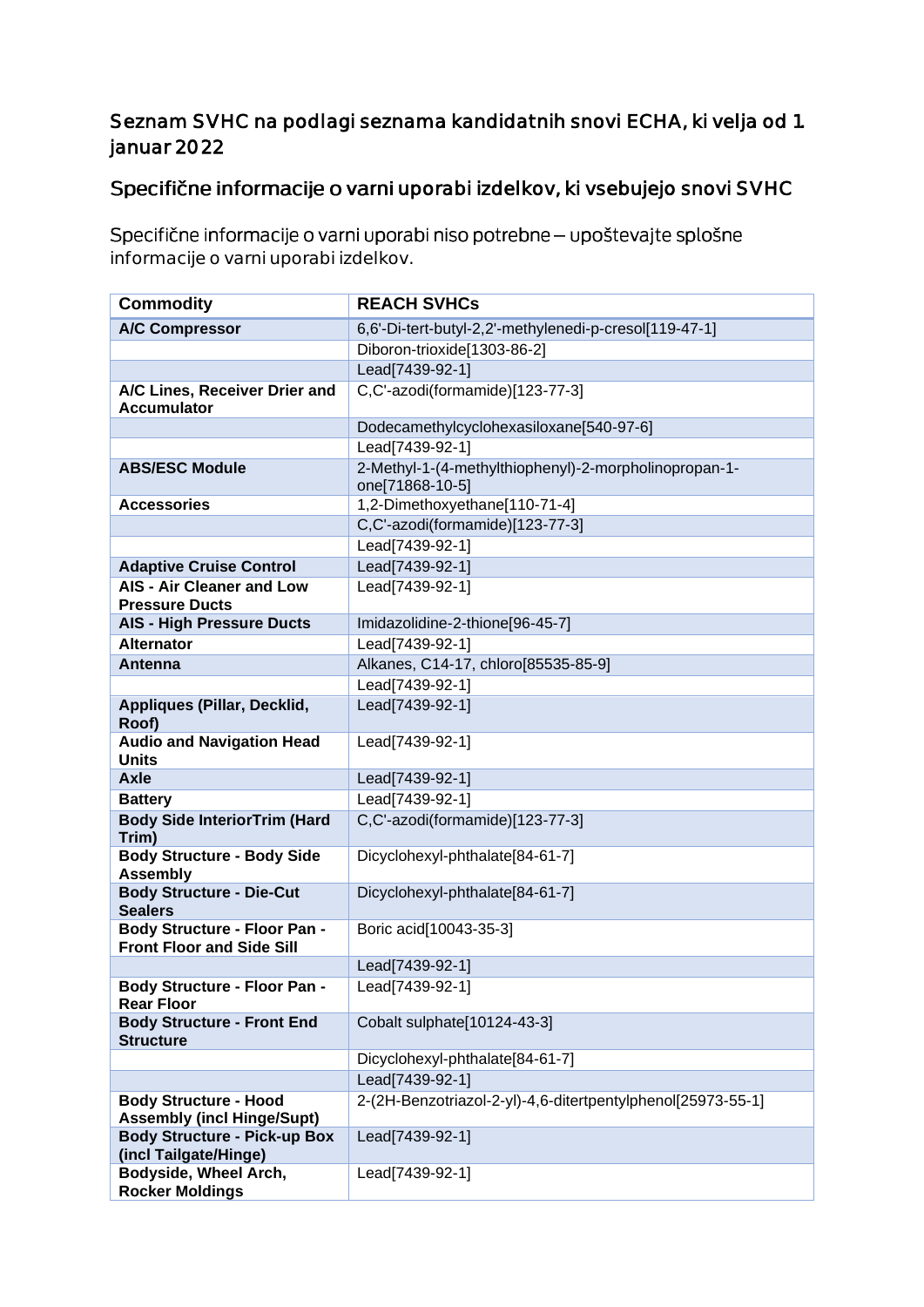| <b>Brake - Parking</b>                                       | Lead[7439-92-1]                                                                                  |
|--------------------------------------------------------------|--------------------------------------------------------------------------------------------------|
| <b>Brake Actuation</b>                                       | Imidazolidine-2-thione[96-45-7]                                                                  |
|                                                              | Lead[7439-92-1]                                                                                  |
| <b>Brake Tubes and Hoses</b>                                 | Imidazolidine-2-thione[96-45-7]                                                                  |
|                                                              | Lead[7439-92-1]                                                                                  |
| <b>Brakes - Caliper &amp; Anchor</b>                         | 2-Methylimidazole[693-98-1]                                                                      |
| <b>Brkt Assy (Front, Rear)</b>                               |                                                                                                  |
|                                                              | 6,6'-Di-tert-butyl-2,2'-methylenedi-p-cresol[119-47-1]                                           |
|                                                              | Imidazolidine-2-thione[96-45-7]                                                                  |
|                                                              | Lead[7439-92-1]                                                                                  |
| <b>Bulk Materials (PMT100)</b>                               | 1-Methyl-2-pyrrolidone[872-50-4]                                                                 |
| <b>Bulk Materials (PMT200)</b>                               | Tris(nonylphenyl)phosphite[26523-78-4]                                                           |
| <b>CHMSL</b>                                                 | Lead[7439-92-1]                                                                                  |
| <b>Clutch / DMF (Dual Mass)</b><br>Flywheel)                 | Lead[7439-92-1]                                                                                  |
| <b>Combined Sensing Module</b>                               | Lead[7439-92-1]                                                                                  |
| <b>Cooling Fans</b>                                          | Lead[7439-92-1]                                                                                  |
| <b>Cooling Hoses &amp; Bottles</b>                           | C,C'-azodi(formamide)[123-77-3]                                                                  |
|                                                              |                                                                                                  |
| <b>Door Handles</b>                                          | Lead[7439-92-1]<br>Lead[7439-92-1]                                                               |
| <b>EDS Wiring Assembly &amp;</b>                             |                                                                                                  |
| <b>Components</b>                                            | 1,6,7,8,9,14,15,16,17,17,18,18-<br>Dodecachloropentacyclo[12.2.1.16,9.02,13.05,10]octadeca-7,15- |
|                                                              | diene[13560-89-9]                                                                                |
|                                                              | 4,4'-Isopropylidenediphenol[80-05-7]                                                             |
|                                                              | Lead[7439-92-1]                                                                                  |
| <b>Electrified Drivetrain</b>                                | Lead[7439-92-1]                                                                                  |
| <b>Electro/Mechanical Devices</b>                            | Diboron-trioxide[1303-86-2]                                                                      |
|                                                              | Lead[7439-92-1]                                                                                  |
| <b>Electro/Mechanical Devices -</b>                          | Lead[7439-92-1]                                                                                  |
| <b>Security</b>                                              |                                                                                                  |
| <b>Electronic Control Panel and</b><br><b>CCH</b>            | Lead[7439-92-1]                                                                                  |
|                                                              | N,N-Dimethylacetamide[127-19-5]                                                                  |
| <b>Electronic Modules - Displays</b>                         | 2-(2H-Benzotriazol-2-yl)-4,6-ditertpentylphenol[25973-55-1]                                      |
|                                                              | Lead[7439-92-1]                                                                                  |
| <b>Electronic Modules -</b>                                  | Lead[7439-92-1]                                                                                  |
| Headlamp                                                     |                                                                                                  |
| <b>Electronic Modules -</b><br><b>Navigation</b>             | Lead[7439-92-1]                                                                                  |
| <b>Electronic Modules - SYNC</b>                             | 2-Methylimidazole[693-98-1]                                                                      |
|                                                              | Lead[7439-92-1]                                                                                  |
| <b>Emergency Packet</b>                                      | Lead[7439-92-1]                                                                                  |
| <b>Engine Compartment Trim</b>                               | Phenol, dimethyl-, phosphate (3:1)[25155-23-1]                                                   |
| <b>Engine Water Pumps</b>                                    | Lead[7439-92-1]                                                                                  |
| <b>Evaporator and Blower</b><br><b>Assemby (HVAC Module)</b> | Decamethylcyclopentasiloxane[541-02-6]                                                           |
|                                                              | Lead[7439-92-1]                                                                                  |
| <b>Exhaust Hot End (Catalytic</b><br>Convertor)              | Diboron-trioxide[1303-86-2]                                                                      |
| <b>Fan/Radiator Module</b>                                   | Lead[7439-92-1]                                                                                  |
| <b>FEAD</b>                                                  | Lead[7439-92-1]                                                                                  |
| <b>Fuel Lines</b>                                            | Lead[7439-92-1]                                                                                  |
| <b>Fuel Tanks</b>                                            | C,C'-azodi(formamide)[123-77-3]                                                                  |
|                                                              | Lead[7439-92-1]                                                                                  |
| <b>Headlamp / Side Marker</b>                                | 4,4'-Isopropylidenediphenol[80-05-7]                                                             |
|                                                              | 6,6'-Di-tert-butyl-2,2'-methylenedi-p-cresol[119-47-1]                                           |
|                                                              |                                                                                                  |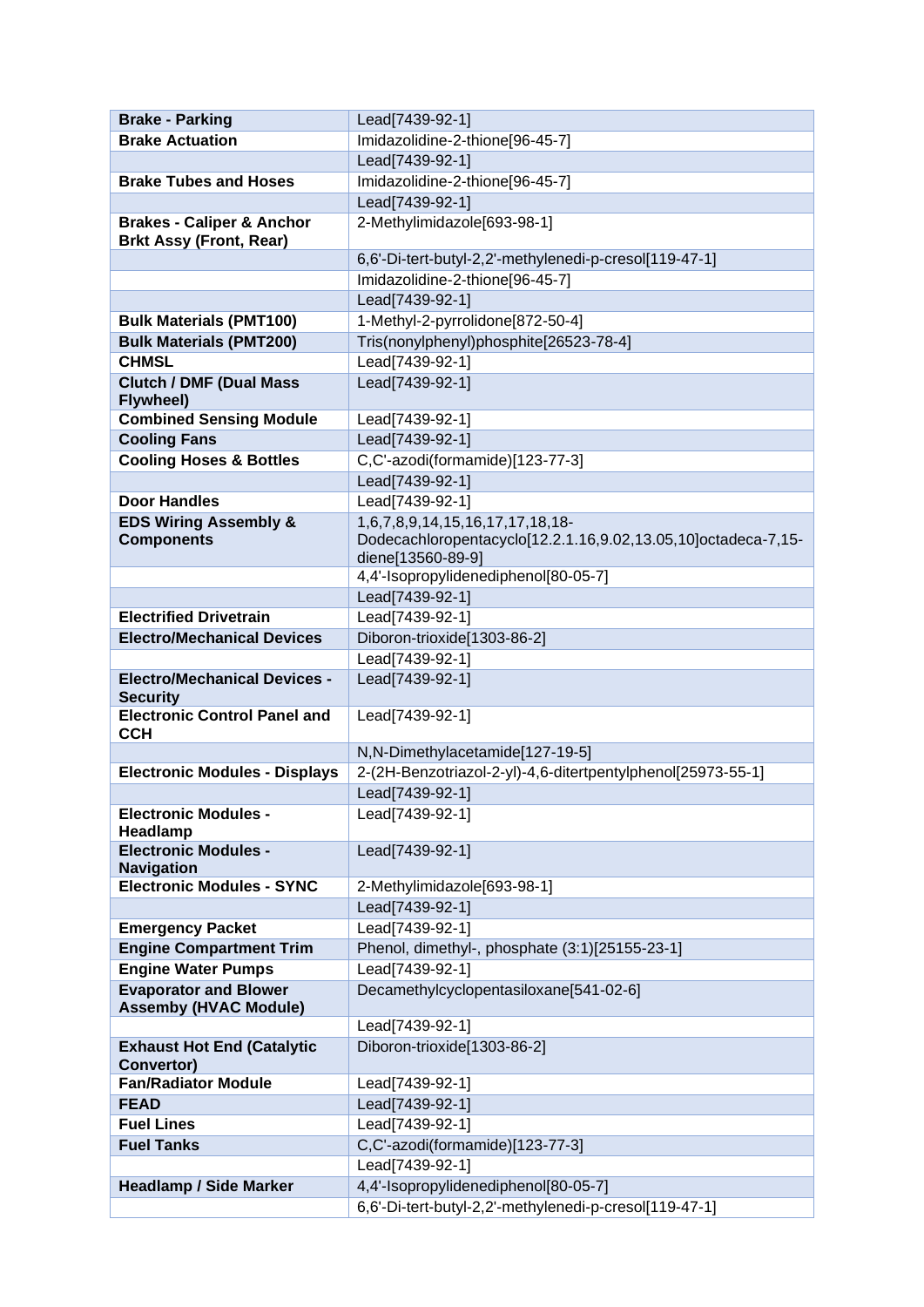|                                                               | Lead[7439-92-1]                                                  |
|---------------------------------------------------------------|------------------------------------------------------------------|
|                                                               | Phenol, dimethyl-, phosphate (3:1)[25155-23-1]                   |
| <b>Hydraulic Distribution</b>                                 | Lead[7439-92-1]                                                  |
| I/S Mirror                                                    | Lead[7439-92-1]                                                  |
| <b>Instrument Cluster</b>                                     | 2-Methyl-1-(4-methylthiophenyl)-2-morpholinopropan-1-            |
|                                                               | one[71868-10-5]<br>Boric acid[10043-35-3]                        |
|                                                               |                                                                  |
| <b>Interior Lighting</b>                                      | Lead[7439-92-1]<br>4,4'-Isopropylidenediphenol[80-05-7]          |
|                                                               |                                                                  |
|                                                               | Lead[7439-92-1]                                                  |
| <b>IP Finish Panels/Registers</b>                             | 2,4-Di-tert-butyl-6-(5-chlorobenzotriazol-2-yl)phenol[3864-99-1] |
|                                                               | Lead[7439-92-1]                                                  |
| Knuckle (Front, Rear)                                         | Boric acid[10043-35-3]                                           |
|                                                               | Imidazolidine-2-thione[96-45-7]                                  |
| Latches - Hood, Decklid and<br><b>Liftgate Latches</b>        | Lead[7439-92-1]                                                  |
| <b>Latches - Side Door/Latch</b>                              | Boric acid[10043-35-3]                                           |
| <b>Mini Module</b>                                            |                                                                  |
|                                                               | Lead[7439-92-1]<br>Nonoxinol[9016-45-9]                          |
| <b>Locks</b>                                                  | 1,2-Dimethoxyethane[110-71-4]                                    |
|                                                               | C,C'-azodi(formamide)[123-77-3]                                  |
|                                                               |                                                                  |
|                                                               | Hexahydromethylphthalic-anhydride[25550-51-0]                    |
|                                                               | Lead[7439-92-1]                                                  |
| <b>Luggage and Interior Cargo</b><br><b>Management/Covers</b> | Lead[7439-92-1]                                                  |
| <b>Main Floor Carpet</b>                                      | C,C'-azodi(formamide)[123-77-3]                                  |
| <b>Mirrors</b>                                                | C,C'-azodi(formamide)[123-77-3]                                  |
|                                                               | Lead[7439-92-1]                                                  |
| <b>NVH Insulators - Interior</b>                              | Dicyclohexyl-phthalate[84-61-7]                                  |
| <b>Overhead Console</b>                                       | Lead[7439-92-1]                                                  |
| <b>Park Assist</b>                                            | Lead[7439-92-1]                                                  |
| <b>PATS Transceiver</b>                                       | Lead[7439-92-1]                                                  |
| <b>Pedal Box</b>                                              | 2-Benzyl-2-dimethylamino-4-morpholinobutyrophenone[119313-       |
|                                                               | $12 - 11$                                                        |
| <b>Pedestrian Alert System</b><br>(PAS)                       | Lead[7439-92-1]                                                  |
| <b>PEM</b>                                                    | Lead[7439-92-1]                                                  |
| <b>Powertrain Control Module</b>                              | 4,4'-Isopropylidenediphenol[80-05-7]                             |
| (PCM/EEC/ ECM)                                                |                                                                  |
|                                                               | Lead[7439-92-1]                                                  |
| <b>PT Mounts</b>                                              | Lead[7439-92-1]                                                  |
| <b>PT Sensors</b>                                             | Lead[7439-92-1]                                                  |
| <b>Rain and Daylight Sensor</b>                               | 1,3,5-Tris(oxiranylmethyl)-1,3,5-triazine-2,4,6(1H,3H,5H)-       |
|                                                               | trione[2451-62-9]                                                |
|                                                               | Lead[7439-92-1]                                                  |
| <b>Restraint Electronics</b>                                  | Lead[7439-92-1]                                                  |
| <b>Running Boards</b>                                         | Lead[7439-92-1]                                                  |
| <b>Seat Belts (Front and Rear)</b>                            | Lead[7439-92-1]                                                  |
| Seats - Foam - Cut and Sew                                    | C,C'-azodi(formamide)[123-77-3]                                  |
|                                                               | Decamethylcyclopentasiloxane[541-02-6]                           |
|                                                               | Lead[7439-92-1]                                                  |
|                                                               | Methyloxirane[75-56-9]                                           |
| Seats - JIT                                                   | C,C'-azodi(formamide)[123-77-3]                                  |
|                                                               | Decamethylcyclopentasiloxane[541-02-6]                           |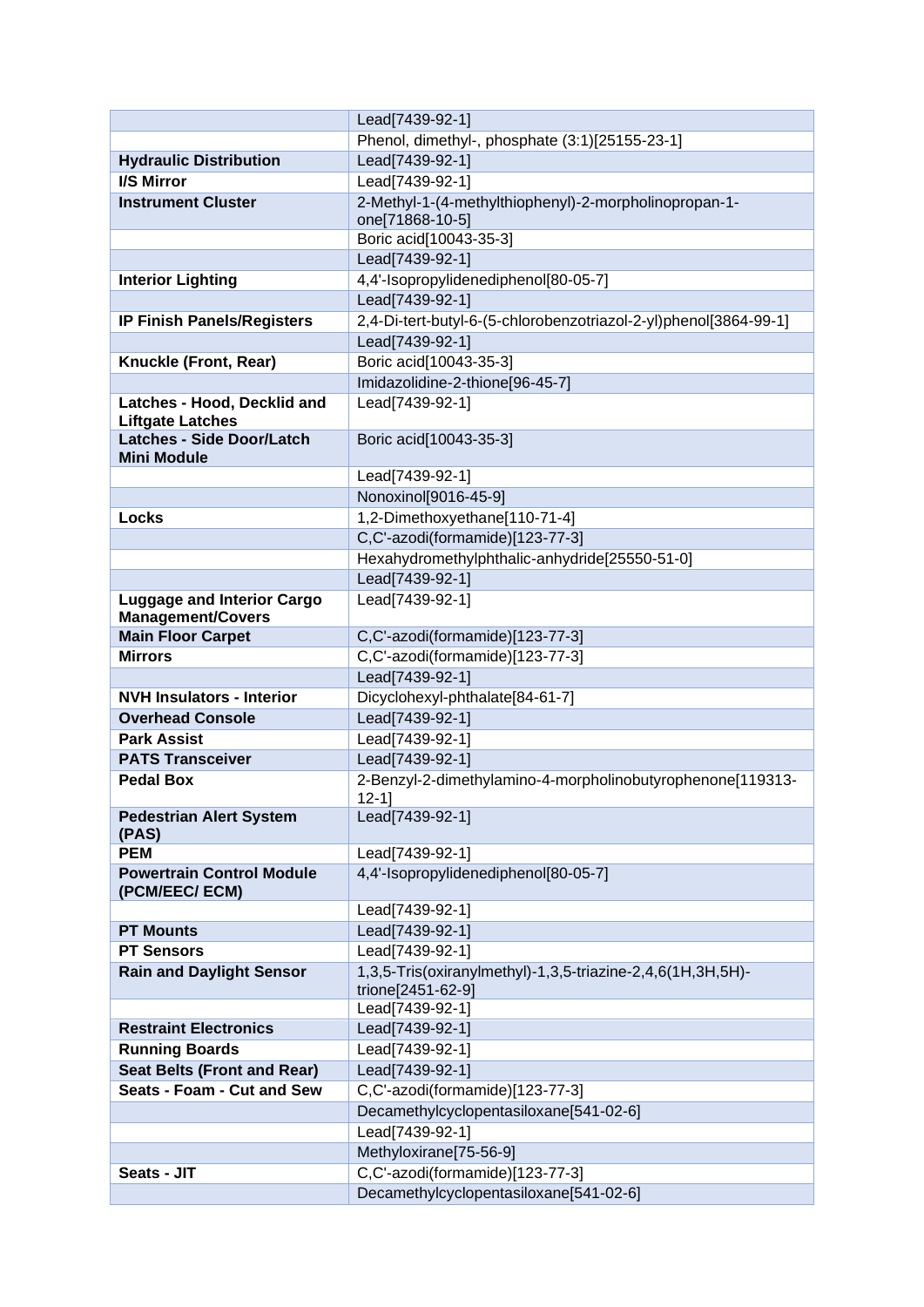|                                                                       | Lead[7439-92-1]                                                                                 |
|-----------------------------------------------------------------------|-------------------------------------------------------------------------------------------------|
| <b>Seats - Structures</b>                                             | C,C'-azodi(formamide)[123-77-3]                                                                 |
|                                                                       | Lead[7439-92-1]                                                                                 |
| <b>Shifter Cables/Brackets -</b>                                      | C,C'-azodi(formamide)[123-77-3]                                                                 |
| Auto                                                                  |                                                                                                 |
|                                                                       | Lead[7439-92-1]                                                                                 |
| <b>Shifter Cables/Brackets -</b>                                      | Lead[7439-92-1]                                                                                 |
| <b>Manual</b>                                                         |                                                                                                 |
| <b>Side and Rear Vision (BLIS)</b>                                    | Lead[7439-92-1]                                                                                 |
| <b>Sliding Door Mechanism</b>                                         | Lead[7439-92-1]                                                                                 |
| <b>Smart Data Link Module</b>                                         | Lead[7439-92-1]                                                                                 |
| <b>Smart Junction Box &amp; Body</b><br><b>Control Module (SPDJB)</b> | Lead[7439-92-1]                                                                                 |
| <b>Spare Wheel Winch</b>                                              | Lead[7439-92-1]                                                                                 |
| Stabilizer Bar (Front, Rear --                                        | 2-Methylimidazole[693-98-1]                                                                     |
| Solid/Tubular)                                                        |                                                                                                 |
|                                                                       | 6,6'-Di-tert-butyl-2,2'-methylenedi-p-cresol[119-47-1]                                          |
| <b>Steering Column</b>                                                | Lead[7439-92-1]                                                                                 |
| <b>Steering Gear and Linkage</b>                                      | Lead[7439-92-1]                                                                                 |
| <b>Steering Wheel, Drive Air Bag</b>                                  | 2-Methyl-1-(4-methylthiophenyl)-2-morpholinopropan-1-                                           |
|                                                                       | one[71868-10-5]                                                                                 |
|                                                                       | Alkanes, C14-17, chloro[85535-85-9]                                                             |
|                                                                       | Dioctyltin dilaurate[3648-18-8]                                                                 |
|                                                                       | Lead[7439-92-1]                                                                                 |
|                                                                       | Octamethylcyclotetrasiloxane[556-67-2]                                                          |
| Sub-Frame (Car/SUV) (Front,<br>Rear)                                  | Lead[7439-92-1]                                                                                 |
| <b>Suspension Link</b><br><b>Components</b>                           | Imidazolidine-2-thione[96-45-7]                                                                 |
| <b>Switches - General Use</b>                                         | 2-Methyl-1-(4-methylthiophenyl)-2-morpholinopropan-1-<br>one[71868-10-5]                        |
|                                                                       | Lead[7439-92-1]                                                                                 |
| Switches - Headlamp.<br><b>Window &amp; Door</b>                      | 4,4'-Isopropylidenediphenol[80-05-7]                                                            |
|                                                                       | Hexahydromethylphthalic-anhydride[25550-51-0]                                                   |
|                                                                       | Lead[7439-92-1]                                                                                 |
| <b>Switches - Steering Column</b>                                     | 4,4'-Isopropylidenediphenol[80-05-7]                                                            |
| <b>Taillamp / Redundant</b>                                           | C,C'-azodi(formamide)[123-77-3]                                                                 |
|                                                                       | Lead[7439-92-1]                                                                                 |
| <b>Temperature Sensors -</b><br><b>Climate</b>                        | 1,3,5-Tris(oxiranylmethyl)-1,3,5-triazine-2,4,6(1H,3H,5H)-<br>trione[2451-62-9]                 |
| <b>Tires</b>                                                          | Lead[7439-92-1]                                                                                 |
| <b>TPMS</b>                                                           | Lead[7439-92-1]                                                                                 |
| <b>Transmission - Auto</b>                                            | 2-ethylhexyl 10-ethyl-4,4-dioctyl-7-oxo-8-oxa-3,5-dithia-4-<br>stannatetradecanoate[15571-58-1] |
|                                                                       | Boric acid[10043-35-3]                                                                          |
|                                                                       | Lead[7439-92-1]                                                                                 |
| <b>Transmission - Manual</b>                                          | 2-ethylhexyl 10-ethyl-4,4-dioctyl-7-oxo-8-oxa-3,5-dithia-4-                                     |
|                                                                       | stannatetradecanoate[15571-58-1]                                                                |
|                                                                       | Lead[7439-92-1]                                                                                 |
| <b>Transmission (Auto) -</b><br><b>Lines/Tubes (Oil Cooler)</b>       | Lead[7439-92-1]                                                                                 |
| <b>Window Regulator</b>                                               | Lead[7439-92-1]                                                                                 |
| <b>Wiper Assembly (Rear, Front)</b><br>& Washer System                | Imidazolidine-2-thione[96-45-7]                                                                 |
|                                                                       | Lead[7439-92-1]                                                                                 |
| <b>xEV - DCDC</b>                                                     | Lead[7439-92-1]                                                                                 |